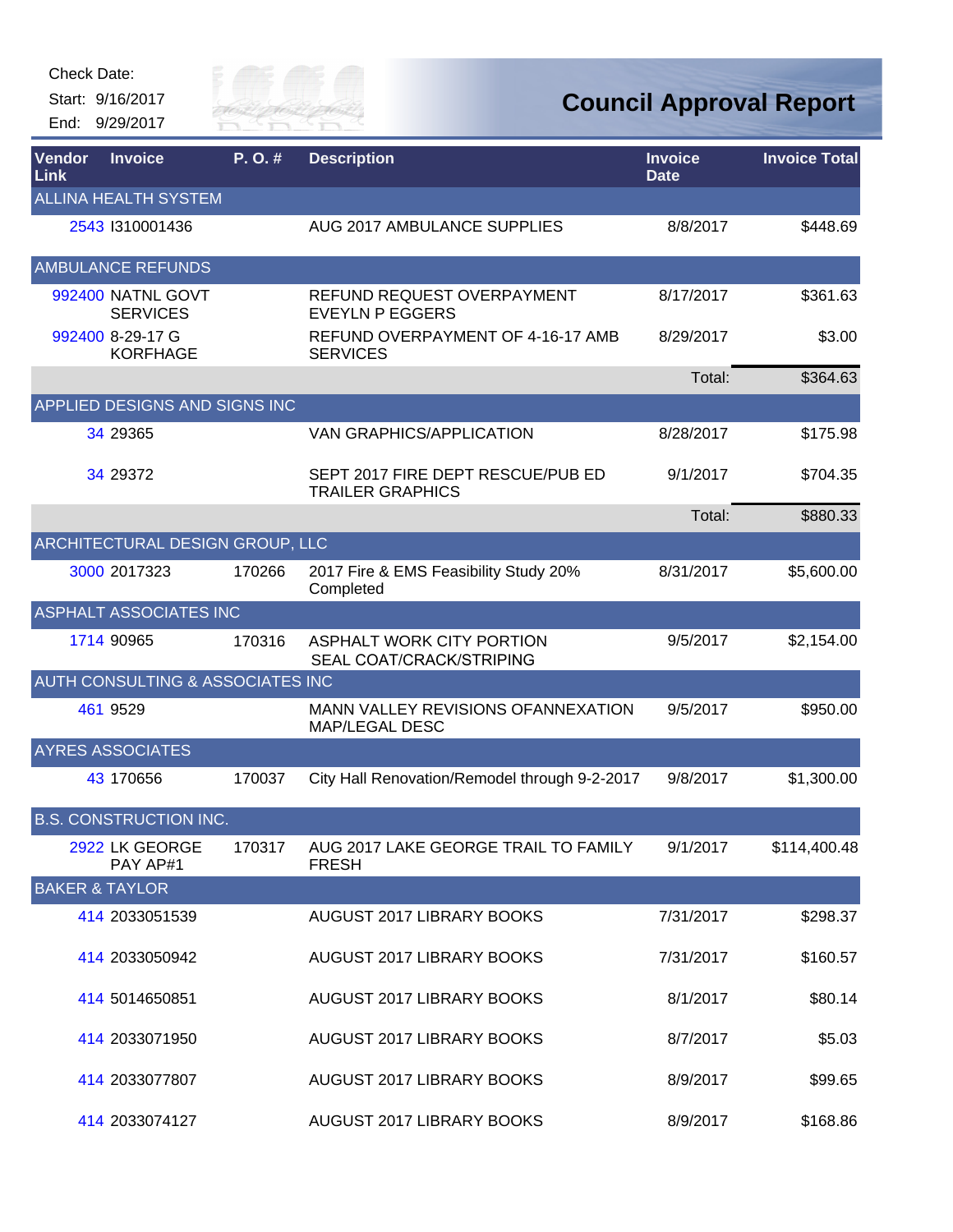Start: 9/16/2017 End: 9/29/2017



| Vendor<br><b>Invoice</b><br>Link     | P.O.#  | <b>Description</b>                                          | <b>Invoice</b><br><b>Date</b> | <b>Invoice Total</b> |
|--------------------------------------|--------|-------------------------------------------------------------|-------------------------------|----------------------|
| 414 2033081555                       |        | <b>AUGUST 2017 LIBRARY BOOKS</b>                            | 8/11/2017                     | \$18.46              |
| 414 2033084492                       |        | <b>AUGUST 2017 LIBRARY BOOKS</b>                            | 8/14/2017                     | \$198.48             |
| 414 2033091129                       |        | AUGUST 2017 LIBRARY BOOKS                                   | 8/16/2017                     | \$35.11              |
| 414 2033107644                       |        | AUGUST 2017 LIBRARY BOOKS                                   | 8/21/2017                     | \$406.38             |
| 414 2033102538                       |        | <b>AUGUST 2017 LIBRARY BOOKS</b>                            | 8/21/2017                     | \$289.56             |
| 414 2033106295                       |        | AUGUST 2017 LIBRARY BOOKS                                   | 8/22/2017                     | \$19.86              |
| 414 B59042530                        |        | <b>AUGUST 2017 LIBRARY VIDEOS</b>                           | 8/24/2017                     | \$195.54             |
| 414 5014683817                       |        | AUGUST 2017 LIBRARY BOOKS                                   | 8/30/2017                     | \$54.35              |
|                                      |        |                                                             | Total:                        | \$2,030.36           |
| BETTENDORF TRANSFER & EXCAVATING INC |        |                                                             |                               |                      |
| 51 7627                              | 170281 | JULY 2017 RIVERSIDE DR WATER REPAIR<br><b>AND DIGS</b>      | 8/3/2017                      | \$2,268.00           |
| 51 7628                              | 170281 | JULY 2017 322 N 3RD ST MACHINE<br>TIME/LABOR TAP MAIN       | 8/3/2017                      | \$533.00             |
| 51 7677                              | 170330 | 8-22-17 LABOR/MACHINERY/RIVER ROCK<br><b>CLEAN/DELIVERY</b> | 9/5/2017                      | \$1,885.00           |
|                                      |        |                                                             | Total:                        | \$4,686.00           |
| <b>BIBLIOTHECA, LLC</b>              |        |                                                             |                               |                      |
| 3029 SI0030701-US                    | 170325 | AUG 2017 LIBRARY ANNUAL SUPPORT-<br><b>MAINTENANCE</b>      | 8/17/2017                     | \$4,440.88           |
| BORDER STATES INDUSTRIES, INC.       |        |                                                             |                               |                      |
| 57 913698455                         | 170303 | AUG 2017 INVENTORY ITEMS                                    | 8/28/2017                     | \$3,295.44           |
| 57 913724445                         | 170268 | FINAL 1 OF 10 TO COMPLETE ORDER<br>NON-INVENTORY ITEMS      | 9/8/2017                      | \$178.00             |
| 57 913770291                         | 170318 | SEPT 2017 PVC Conduit SCH40-6IN 20FT<br><b>CON</b>          | 9/15/2017                     | \$9,900.00           |
|                                      |        |                                                             | Total:                        | \$13,373.44          |
| <b>BOUND TREE MEDICAL LLC</b>        |        |                                                             |                               |                      |
| 548 82524926-2                       |        | <b>JUNE 2017 AMBULANCE SUPPLIES</b>                         | 6/12/2017                     | \$129.90             |
| 548 82529874-2                       |        | JUNE 2017 AMBULANCE SUPPLIES                                | 6/15/2017                     | \$91.44              |
|                                      |        |                                                             | Total:                        | \$221.34             |
| <b>CAVENDISH SQUARE PUBLISHING</b>   |        |                                                             |                               |                      |
| 411 CAL3031861                       |        | SEPTEMBER 2017 LIBRARY BOOKS                                | 8/31/2017                     | \$195.54             |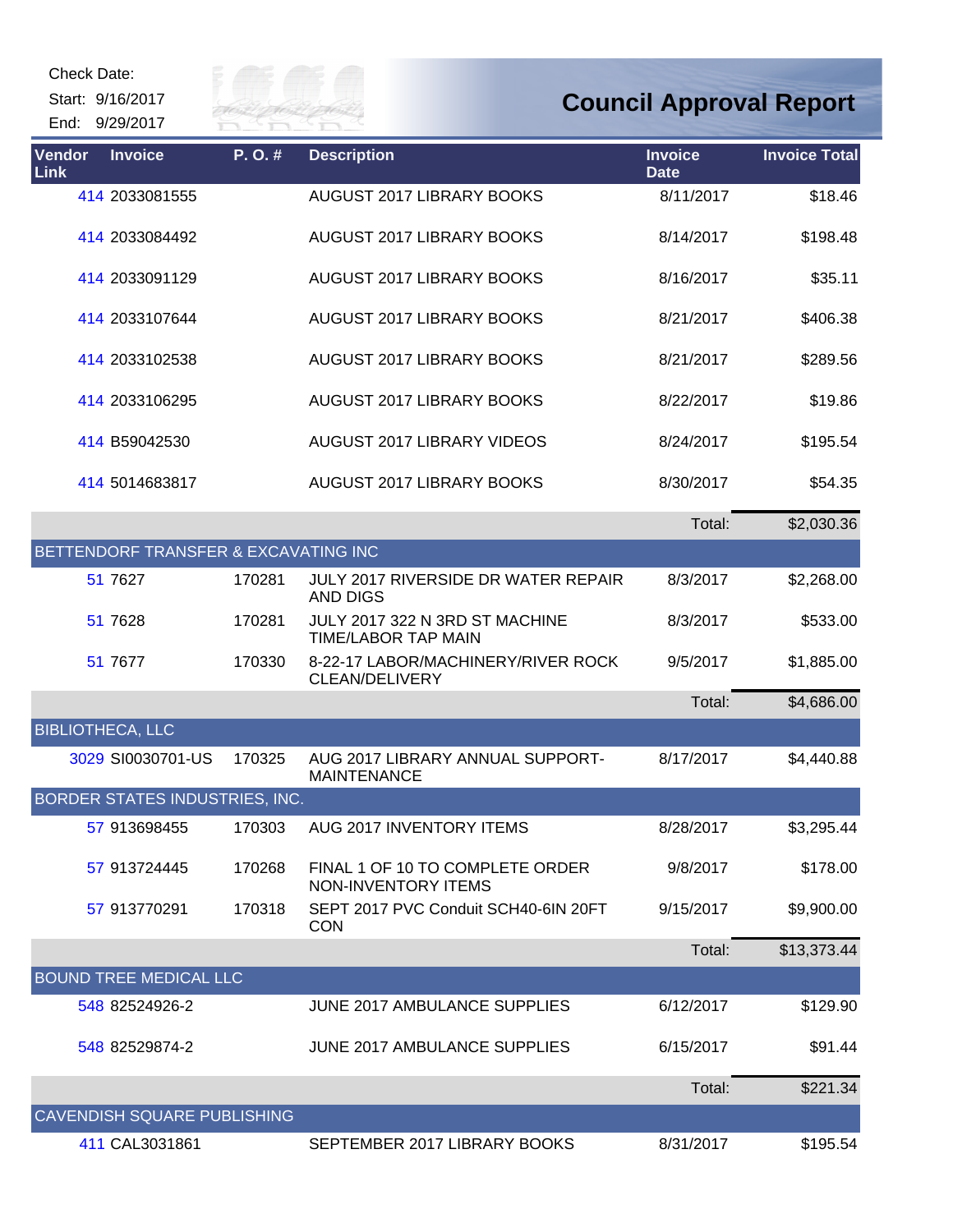Start: 9/16/2017 End: 9/29/2017



| Vendor<br>Link      | <b>Invoice</b>                       | $P. O.$ # | <b>Description</b>                                        | <b>Invoice</b><br><b>Date</b> | <b>Invoice Total</b> |
|---------------------|--------------------------------------|-----------|-----------------------------------------------------------|-------------------------------|----------------------|
|                     | <b>CENGAGE LEARNING</b>              |           |                                                           |                               |                      |
|                     | 123 60972082                         |           | AUGUST 2017 LIBRARY OFFICE SUPPLIES /<br><b>BOOKS</b>     | 8/3/2017                      | \$121.56             |
|                     | 123 60978057                         |           | AUGUST 2017 LIBRARY BOOKS                                 | 8/4/2017                      | \$74.22              |
|                     |                                      |           |                                                           | Total:                        | \$195.78             |
|                     | <b>CENTER POINT INC</b>              |           |                                                           |                               |                      |
|                     | 412 1496185                          |           | AUG 2017 LIBRARY BOOKS                                    | 8/1/2017                      | \$135.42             |
| <b>CICERO, JUNE</b> |                                      |           |                                                           |                               |                      |
|                     | 1204 PER DIEM 9-29-<br>17            |           | 10-4 to 10-6-2017 MUNICIPAL COURT JUDGE<br><b>SEMINAR</b> | 9/20/2017                     | \$179.42             |
|                     | COMPUTER INTEGRATION TECHNOLOGY      |           |                                                           |                               |                      |
|                     | 379 255508                           | 170044    | OCTOBER 2017 MANAGED BACKUP SERVICES9/15/2017             |                               | \$779.00             |
|                     | <b>CUDD LAWN &amp; SNOW SERVICES</b> |           |                                                           |                               |                      |
|                     | 2388 1719                            |           | 506 N PEARL ST MOW/TRIM/BLOW 9-17 8-16<br>$-17/9-1-17$    | 9/9/2017                      | \$90.00              |
|                     | DEARREADER.COM                       |           |                                                           |                               |                      |
|                     | 656 32130                            |           | LIBRARY ONLINE BOOK CLUBS ANNUAL<br>STARTS 9/1/2017       | 8/15/2017                     | \$475.00             |
| <b>DEMCO INC</b>    |                                      |           |                                                           |                               |                      |
|                     | 577 6180638                          |           | AUGUST 2017 LIBRARY OFFICE SUPPLIES /<br><b>BOOKS</b>     | 8/3/2017                      | \$253.86             |
|                     | 577 6187292                          |           | AUGUST 2017 LIBRARY OFFICE SUPPLIES /<br><b>BOOKS</b>     | 8/14/2017                     | \$208.59             |
|                     |                                      |           |                                                           | Total:                        | \$462.45             |
|                     | <b>DESIGNER PROPERTIES</b>           |           |                                                           |                               |                      |
|                     | 468 SEPTEMBER<br>2017 SOLAR          |           | SEPT 2017 SOLAR PAYMENT 702 TROY ST<br>9364-00            | 9/13/2017                     | \$151.94             |
|                     | DOCKENDORF CONSTRUCTION              |           |                                                           |                               |                      |
|                     | 2956 170-17 134<br><b>JESSICA</b>    |           | REFUND BUILD PERMIT 170-17 134 JESSICA                    | 9/13/2017                     | \$8,740.21           |
|                     | 2956 170-17 136<br><b>JESSICA</b>    |           | REFUND BUILD PERMIT 136 JESSICA                           | 9/13/2017                     | \$8,740.21           |
|                     | 2956 170-17 EVA PL                   |           | REFUND BUILD PERMIT 145 EVA PL                            | 9/13/2017                     | \$8,740.21           |
|                     | 2956 170-17 147 EVA<br>PL            |           | REFUND BUILD PERMIT 170-17 147 EVA PL                     | 9/13/2017                     | \$8,740.21           |
|                     |                                      |           |                                                           | Total:                        | \$34,960.84          |
|                     | <b>EMERGENCY CARE CONSULTANTS</b>    |           |                                                           |                               |                      |
|                     | 3028 1344                            | 170324    | JULY 2017 AMBULANCE PHYSICIAN<br>RESOLUTION 6162          | 7/31/2017                     | \$1,500.00           |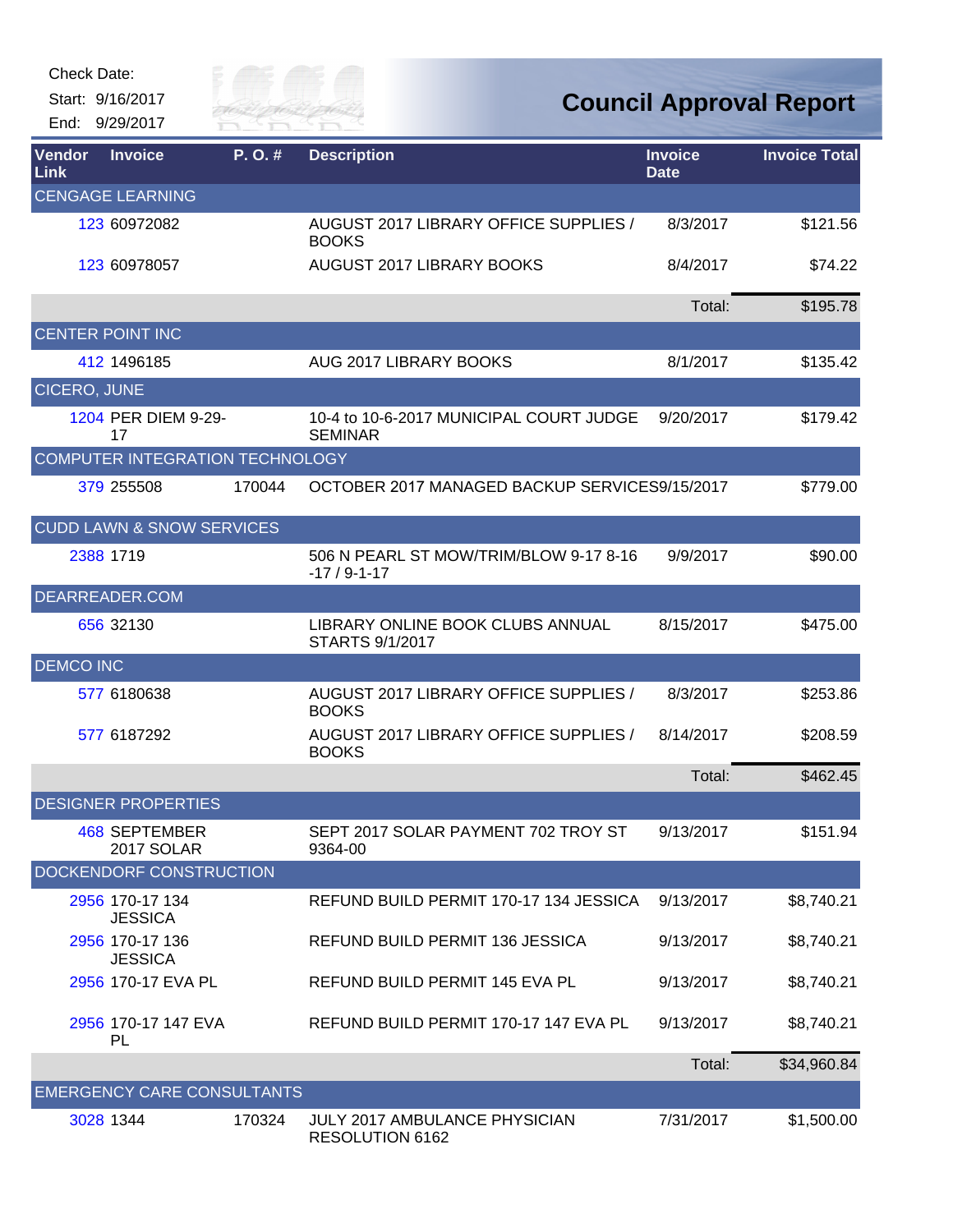| Check Date: |  |
|-------------|--|
|-------------|--|

Start: 9/16/2017

End: 9/29/2017



| Vendor<br>Link  | <b>Invoice</b>                      | P.O.#  | <b>Description</b>                                           | <b>Invoice</b><br><b>Date</b> | <b>Invoice Total</b> |
|-----------------|-------------------------------------|--------|--------------------------------------------------------------|-------------------------------|----------------------|
|                 | 3028 1373                           | 170324 | AUG 2017 AMBULANCE PHYSICIAN<br>RESOLUTION 6162              | 8/31/2017                     | \$1,500.00           |
|                 |                                     |        |                                                              | Total:                        | \$3,000.00           |
|                 | EO JOHNSON CO INC                   |        |                                                              |                               |                      |
|                 | 98 21218755                         |        | LIB SEPT 2017 RICOH COPIER STANDARD<br>PAYMENT ONLY          | 8/28/2017                     | \$125.74             |
|                 | 98 21161869                         |        | SEPT 2017 LIB SAMSUNG COPIER<br><b>STANDARD PAYMENT</b>      | 8/28/2017                     | \$109.52             |
|                 | 98 21259236                         |        | SEPT 2017 PD RICOH COPIER STANDARD<br><b>PAYMENT</b>         | 9/4/2017                      | \$151.50             |
|                 |                                     |        |                                                              | Total:                        | \$386.76             |
| <b>EXPERIAN</b> |                                     |        |                                                              |                               |                      |
|                 | 2562 CD1805002934<br><b>AUG2017</b> |        | <b>AUGUST 2017 SERVICES PAYMENT</b>                          | 8/25/2017                     | \$25.00              |
|                 | <b>EXPRESS PERSONNEL SERVICES</b>   |        |                                                              |                               |                      |
|                 | 109 15100285                        |        | WK ENDING 8-26-17 ELEC SKILLED LABOR-<br>40hrs BAUMANN       | 8/29/2017                     | \$876.00             |
|                 | 109 19386563                        | 170120 | WK ENDING 8-27-17 SUMMER LABOR<br>21.5hrs BLDG MAINT         | 8/29/2017                     | \$423.77             |
|                 | 109 19386564                        | 170120 | WK ENDING 8-27-17 SUMMER LABOR 37hrs<br><b>STREET MAINT</b>  | 8/29/2017                     | \$648.24             |
|                 | 109 19386565                        | 170120 | WK ENDING 8-27-17 SUMMER LABOR<br>70.75hrs PARK MAINT        | 8/29/2017                     | \$1,291.19           |
|                 | 109 19418662                        |        | WK ENDING 9-2-17 ELEC SKILLED LABOR-<br>40hrs BAUMANN        | 9/5/2017                      | \$892.43             |
|                 | 109 19418652                        | 170120 | WK ENDING 9-3-2017 SSNL LABOR 23.25hrs<br><b>STREETMAINT</b> | 9/5/2017                      | \$407.34             |
|                 | 109 19418651                        | 170120 | WK ENDING 9-3-2017 SUMMER LABOR<br>28.5hrs BLDG MAINT        | 9/5/2017                      | \$561.74             |
|                 | 109 19418653                        | 170120 | WK ENDING 9-3-2017 SUMMER LABOR<br>48.5hrs PARK MAINT        | 9/5/2017                      | \$885.13             |
|                 | 109 19455396                        |        | WK ENDING 9-9-17 ELEC SKILLED LABOR-<br>40hrs BAUMANN        | 9/12/2017                     | \$1,081.31           |
|                 | 109 19455388                        | 170320 | WK ENDING 9-10-2017 FALL LABOR 32.25hrs<br><b>PARK MAINT</b> | 9/12/2017                     | \$588.56             |
|                 | 109 19455387                        | 170320 | WK ENDING 9-10-2017 FALL LABOR 23.0hrs<br><b>BLDG MAINT</b>  | 9/12/2017                     | \$453.33             |
|                 |                                     |        |                                                              | Total:                        | \$8,109.04           |
|                 | FBG SERVICE CORPORATION             |        |                                                              |                               |                      |
|                 | 364 805965                          | 170191 | AUGUST 2017 FBG MONTHLY CLEANING                             | 8/30/2017                     | \$4,866.00           |
|                 | <b>FORUM COMMUNICATION CO</b>       |        |                                                              |                               |                      |
|                 | 234 178142687 -<br>2017 HR          |        | 2017 HUMAN RESOURCES RF JOURNAL<br><b>SUBSCRIPTION</b>       | 9/1/2017                      | \$56.00              |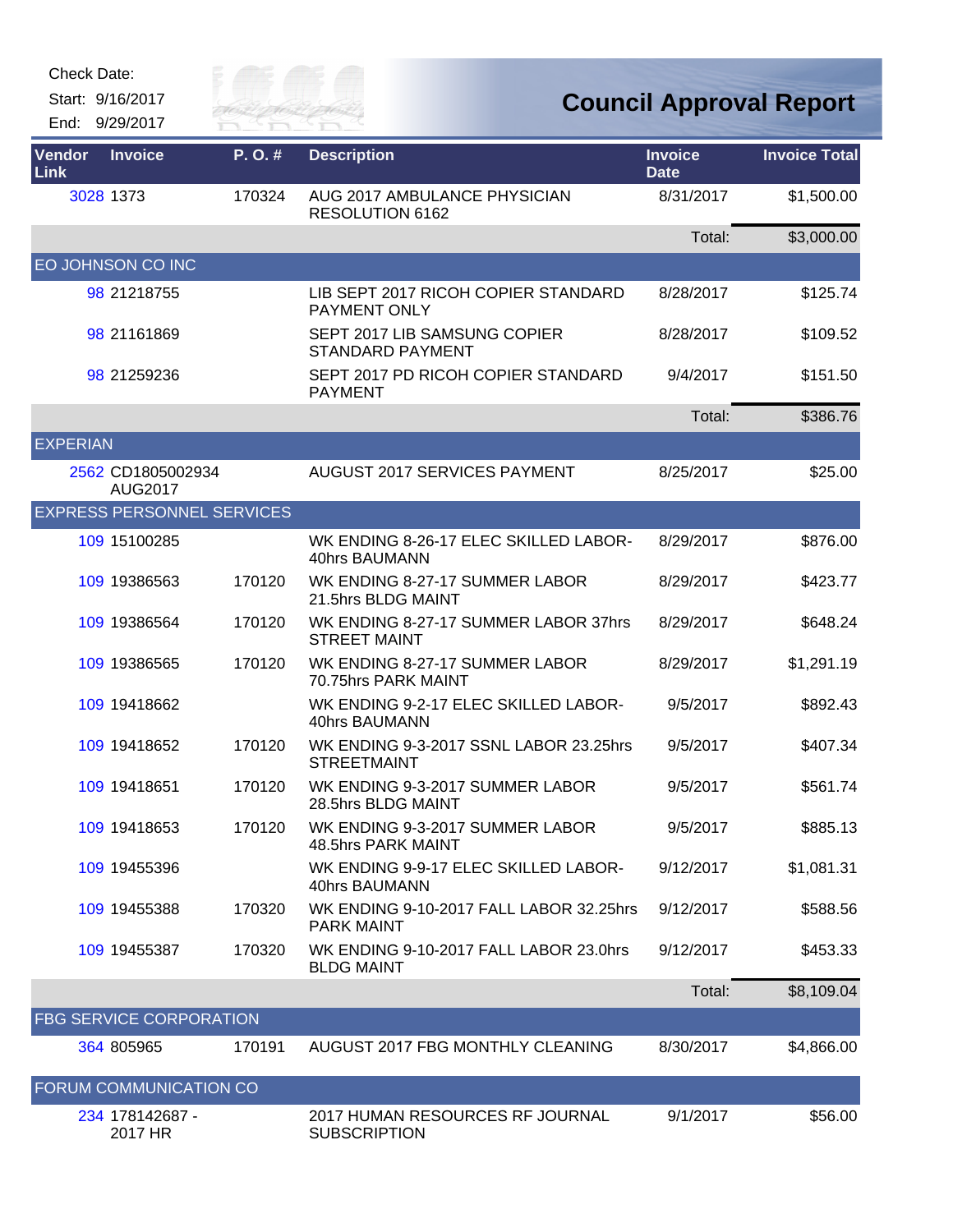Start: 9/16/2017 End: 9/29/2017



| Vendor<br><b>Link</b> | <b>Invoice</b>                     | P.O.#  | <b>Description</b>                                         | <b>Invoice</b><br><b>Date</b> | <b>Invoice Total</b> |
|-----------------------|------------------------------------|--------|------------------------------------------------------------|-------------------------------|----------------------|
|                       | FP MAILING SOLUTIONS               |        |                                                            |                               |                      |
|                       | 849 RI03344925                     |        | AUG 2017 POSTBASE INKJET CARTRIDGE                         | 8/11/2017                     | \$141.29             |
|                       | FREEMAN, JAMES                     |        |                                                            |                               |                      |
|                       | <b>389 SEPTEMBER</b><br>2017 SOLAR |        | SEPT 2017 SOLAR PAYMENT 126 1/2 S<br><b>MAINST 9363-00</b> | 9/13/2017                     | \$155.84             |
|                       | <b>GOLDEN, CHUCK</b>               |        |                                                            |                               |                      |
|                       | 770 8/18/17 RIFEL                  |        | 8/18/17 REFUND RIFLE OVERPAYMENT                           | 8/28/2017                     | \$33.62              |
|                       | <b>GRACE PAULSON</b>               |        |                                                            |                               |                      |
|                       | 937 SEPTEMBER<br>2017 SOLAR        |        | SEPT 2017 SOLAR PAYMENT 1036 COUNTY<br>RD M 5856-00        | 9/13/2017                     | \$84.28              |
|                       | HANTEN BROADCASTING COMPANY INC    |        |                                                            |                               |                      |
|                       | 306 AUGUST 2017<br><b>STMT</b>     |        | AUGUST 2017 SPORTSCASTERS CLUB                             | 8/31/2017                     | \$60.00              |
|                       | HUEBSCH LAUNDRY COMPANY            |        |                                                            |                               |                      |
|                       | 146 3936712                        |        | 9-6-17 LIBRARY BRUSHMATS/LINENS                            | 9/6/2017                      | \$70.12              |
|                       | 146 3936056                        | 170031 | 9-6-17 HUEBSCH ELECTRIC UNIFORMS                           | 9/6/2017                      | \$196.56             |
|                       | 146 3936057                        | 170032 | 9-6-17 HUEBSCH WATER UNIFORMS                              | 9/6/2017                      | \$39.32              |
|                       | 146 3936058                        | 170033 | 9-6-17 HUEBSCH PW UNIFORMS                                 | 9/6/2017                      | \$132.12             |
|                       | 146 3936059                        | 170027 | 9-6-17 HUEBSCH WWTP UNIFORMS                               | 9/6/2017                      | \$35.53              |
|                       | 146 3940469                        |        | 9-13-17 POLICE DEPARTMENT<br><b>BRUSHMATS/LINENS</b>       | 9/13/2017                     | \$55.59              |
|                       | 146 3940477                        |        | 9-13-17 PUBLIC WORKS BRUSHMATS/<br><b>LINENS</b>           | 9/13/2017                     | \$35.40              |
|                       | 146 3940484                        |        | 9-13-17 CITY HALL BRUSHMATS                                | 9/13/2017                     | \$56.92              |
|                       | 146 3939840                        | 170031 | 9-13-17 HUEBSCH ELECTRIC UNIFORMS                          | 9/13/2017                     | \$208.98             |
|                       | 146 3939841                        | 170032 | 9-13-17 HUEBSCH WATER UNIFORMS                             | 9/13/2017                     | \$39.32              |
|                       | 146 3939842                        | 170033 | 9-13-17 HUEBSCH PW UNIFORMS                                | 9/13/2017                     | \$128.81             |
|                       | 146 3939843                        | 170027 | 9-13-17 HUEBSCH WWTP UNIFORMS                              | 9/13/2017                     | \$35.53              |
|                       | 146 3943677                        | 170031 | 9-20-17 HUEBSCH ELECTRIC UNIFORMS                          | 9/20/2017                     | \$196.56             |
|                       | 146 3943678                        | 170032 | 9-20-17 HUEBSCH WATER UNIFORMS                             | 9/20/2017                     | \$39.32              |
|                       | 146 3943679                        | 170033 | 9-20-17 HUEBSCH PW UNIFORMS                                | 9/20/2017                     | \$128.81             |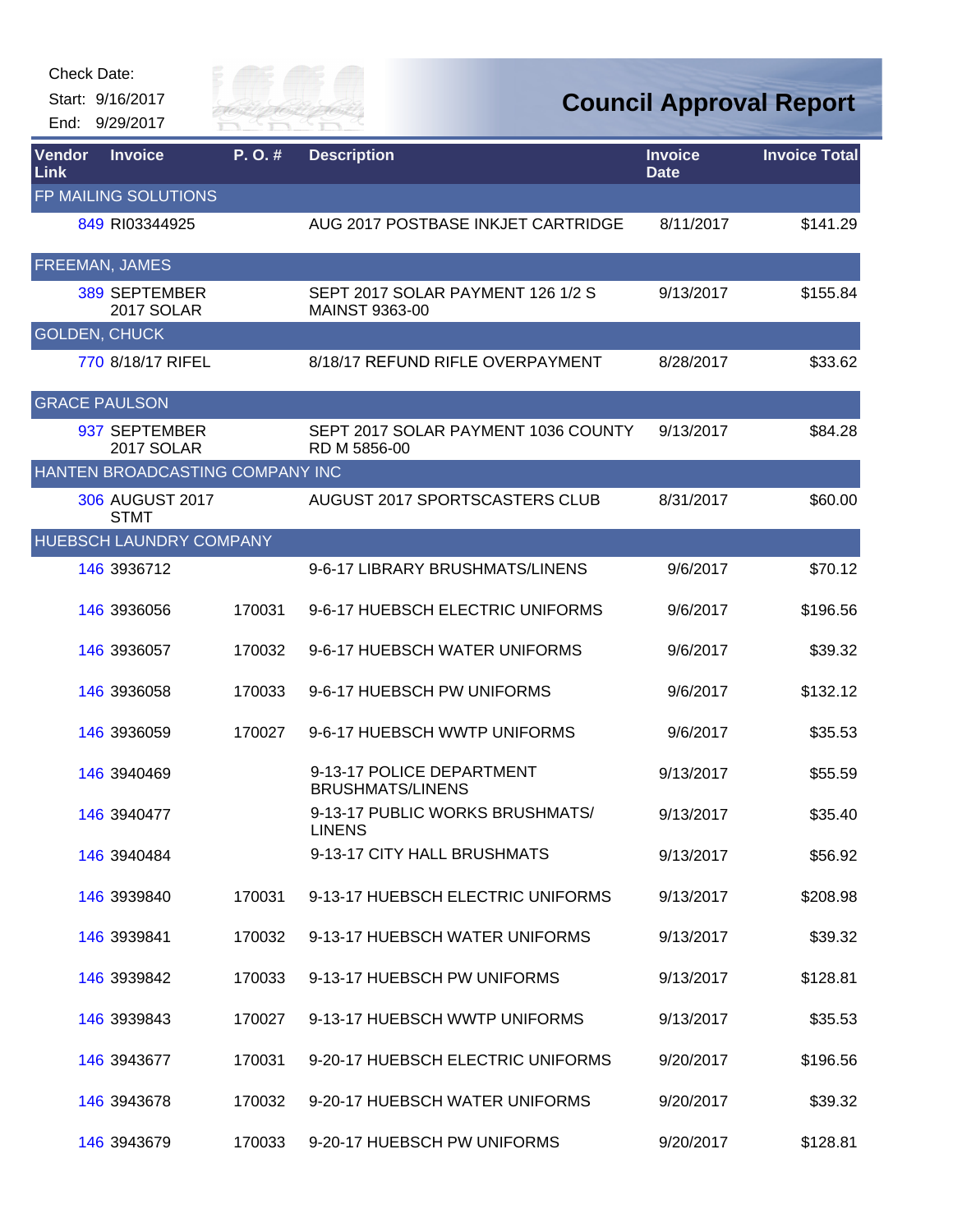| <b>Check Date:</b>          |                                        |                      |                                                                       |                               |                                |
|-----------------------------|----------------------------------------|----------------------|-----------------------------------------------------------------------|-------------------------------|--------------------------------|
|                             | Start: 9/16/2017<br>End: 9/29/2017     | City of<br>KIVER FAI |                                                                       |                               | <b>Council Approval Report</b> |
| Vendor<br>Link              | <b>Invoice</b>                         | P.O.#                | <b>Description</b>                                                    | <b>Invoice</b><br><b>Date</b> | <b>Invoice Total</b>           |
|                             | 146 3943680                            | 170027               | 9-20-17 HUEBSCH WWTP UNIFORMS                                         | 9/20/2017                     | \$35.53                        |
|                             |                                        |                      |                                                                       | Total:                        | \$1,434.42                     |
| <b>I &amp; S GROUP, INC</b> |                                        |                      |                                                                       |                               |                                |
|                             | 2787 4371                              | 170130               | AUG 2017 Glen Park - Preliminary Design                               | 8/31/2017                     | \$9,377.86                     |
|                             | INDUSTRIAL HEALTH SERVICES NETWORK INC |                      |                                                                       |                               |                                |
|                             | 948 112435<br><b>ACT#482E</b>          |                      | AUG2017 DOT PRGM FEE OCCUPATIONAL<br>HEALTH SERVICES PW / PRKS / ELEC | 8/31/2017                     | \$364.80                       |
| <b>INFOSEND INC</b>         |                                        |                      |                                                                       |                               |                                |
|                             | 150 125090                             |                      | JULY 2017 REMOVE RATE CODE<br><b>TRUNCATION ON BILLS</b>              | 8/31/2017                     | \$300.00                       |
|                             | 150 125089                             | 170056               | AUGUST 2017 RFMU CUST APPRC EVENT<br><b>INSERT</b>                    | 8/31/2017                     | \$695.20                       |
|                             |                                        |                      |                                                                       | Total:                        | \$995.20                       |
|                             | JH LARSON ELECTRICAL COMPANY           |                      |                                                                       |                               |                                |
|                             | 159 s101504361.001                     |                      | SEPT 2017 HOFFMAN PARK GRATE                                          | 9/1/2017                      | \$114.44                       |
| <b>JOBSHQ</b>               |                                        |                      |                                                                       |                               |                                |
|                             | 162 1896053                            |                      | AUG 2017 JOURNEYMAN EMPLOYMENT<br><b>ADVERTISEMENT</b>                | 8/31/2017                     | \$66.80                        |
| <b>JT SERVICES</b>          |                                        |                      |                                                                       |                               |                                |
|                             | 962 JT17-255-06                        | 170243               | SEPT 2017 ELECTRIC LIGHT INVENTORY<br>LINES 3-4                       | 9/12/2017                     | \$19,349.00                    |
|                             | 962 JT17-261-08                        | 170243               | SEPT 2017 ELECTRIC STREET<br><b>LIGHT INVENTORY</b>                   | 9/18/2017                     | \$4,065.00                     |
|                             |                                        |                      |                                                                       | Total:                        | \$23,414.00                    |
|                             | <b>KENNETT, MATTHEW</b>                |                      |                                                                       |                               |                                |
|                             | 482 PER DIEM 9-29-<br>17               |                      | 10-3 TO 10-4-2017 WI DELLS BADGER<br><b>TRACS CONFERENCE</b>          | 8/3/2017                      | \$73.50                        |
|                             | KRAUSE POWER ENGINEERING LLC           |                      |                                                                       |                               |                                |
|                             | 171 7-27-17 to 9-05- 150223<br>2017    |                      | <b>DESIGN SERVICES FOR POWERPLANT 7-27</b><br>-17 to 9-5-17           | 9/9/2017                      | \$36,510.75                    |
| <b>KWIK TRIP</b>            |                                        |                      |                                                                       |                               |                                |
|                             | 172 AUG 2017<br><b>MOTOR FUEL</b>      |                      | AUG 2017 MOTOR FUEL                                                   | 9/1/2017                      | \$9,892.21                     |
|                             | <b>LIBRARY REFUNDS &amp; PAYMENTS</b>  |                      |                                                                       |                               |                                |
|                             | 995500 2017-16                         |                      | SEPT 2017 SOUP, SALAD, & SCIENCE<br>PROGRAM PC VASAVADA               | 9/11/2017                     | \$150.00                       |
|                             | 995500 2017-18                         |                      | NOV 2017 SOUP, SALAD, & SCIENCE<br>PROGRAM WILLIAM CORDUA             | 9/11/2017                     | \$150.00                       |
|                             | 995500 2017-17                         |                      | OCT 2017 SOUP, SALAD, & SCIENCE<br>PROGRAM DR STILLERMAN              | 9/11/2017                     | \$150.00                       |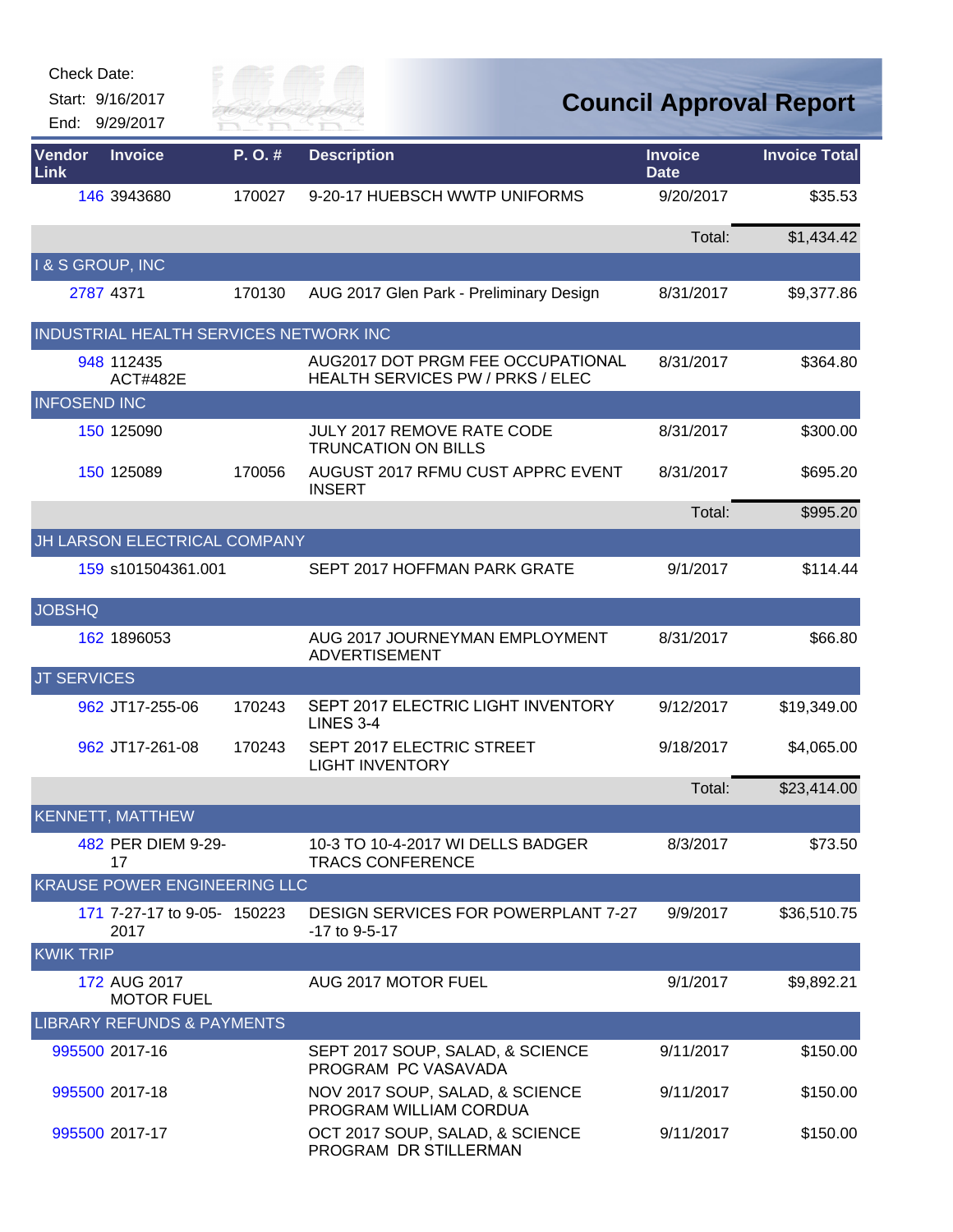Start: 9/16/2017 End: 9/29/2017



| Vendor<br>Link      | <b>Invoice</b>                  | P.O.#  | <b>Description</b>                                           | <b>Invoice</b><br><b>Date</b> | <b>Invoice Total</b> |
|---------------------|---------------------------------|--------|--------------------------------------------------------------|-------------------------------|----------------------|
|                     | 995500 2017-15                  |        | 2017 PHOTOGRAPHY EXHIBIT "THE<br><b>WAYS"SHOW IN GALLERY</b> | 9/11/2017                     | \$200.00             |
|                     |                                 |        |                                                              | Total:                        | \$650.00             |
|                     | <b>LOFFLER COMPANIES INC</b>    |        |                                                              |                               |                      |
|                     | 182 21213975                    |        | SEPT 2017 KONICA MINOLTA COPIER CITY<br><b>HALL USAGE</b>    | 8/28/2017                     | \$1,045.19           |
|                     | 182 21213973                    |        | SEPT 2017 FIRE DEPARTMENT KONICA BASE<br><b>PYMNT</b>        | 8/28/2017                     | \$216.00             |
|                     | 182 21213972                    |        | OCT-2017 PW STANDARD PYMT /AUG-SEPT<br><b>USAGE CHARGE</b>   | 8/28/2017                     | \$289.05             |
|                     | 182 21213974                    |        | SEPT 2017 COURT STANDARD PAYMENT                             | 8/28/2017                     | \$135.00             |
|                     | 182 2605363                     |        | BASE COURT KONICA 364E COPIER 9-5-2017 to<br>12-4-2017       | 9/1/2017                      | \$71.87              |
|                     | 182 2607821                     |        | 9-15-10-14-17 ENGNR PRNTR #90220 BASE<br>PYMT/NO OVRG        | 9/5/2017                      | \$60.07              |
|                     | 182 339420093                   |        | SEPT 2017 AMB BASE PYMT-SURCHARGE /<br><b>AUG OVERAGE</b>    | 9/8/2017                      | \$149.60             |
|                     |                                 |        |                                                              | Total:                        | \$1,966.78           |
|                     | METERING & TECHNOLOGY SOLUTIONS |        |                                                              |                               |                      |
|                     | 451 9303                        | 170223 | JUNE 2017 WATER METERS AND PARTS                             | 6/28/2017                     | \$6,582.00           |
|                     | 451 9810                        | 170311 | SEPT 2017 WATER METERS                                       | 9/5/2017                      | \$6,967.50           |
|                     | 451 9811                        | 170311 | SEPT 2017 WATER METERS                                       | 9/5/2017                      | \$6,779.37           |
|                     |                                 |        |                                                              | Total:                        | \$20,328.87          |
| <b>MIDWEST TAPE</b> |                                 |        |                                                              |                               |                      |
|                     | 409 95272852                    |        | AUGUST 2017 LIBRARY AUDIO MATERIALS                          | 8/1/2017                      | \$34.99              |
|                     | 409 95272933                    |        | AUGUST 2017 LIBRARY AUDIO MATERIALS                          | 8/1/2017                      | \$593.81             |
|                     | 409 95288603                    |        | AUGUST 2017 LIBRARY AUDIO MATERIALS                          | 8/8/2017                      | \$187.95             |
|                     | 409 95311993                    |        | AUGUST 2017 LIBRARY AUDIO MATERIALS                          | 8/15/2017                     | \$42.99              |
|                     | 409 95325083                    |        | AUGUST 2017 LIBRARY AUDIO MATERIALS                          | 8/21/2017                     | \$74.97              |
|                     |                                 |        |                                                              | Total:                        | \$934.71             |
|                     |                                 |        | MUNICIPAL ELECTRIC UTILITIES OF WISCONSIN INC                |                               |                      |
|                     | 188 15951                       | 170329 | JOB TRAINING & SAFETY PROGRAM LAST 4 SESSIONS                | 8/31/2017                     | \$2,690.50           |
|                     | NOREEN, MICHAEL                 |        |                                                              |                               |                      |
|                     | 198 PER DIEM 9-22-<br>17        |        | 2018 APPA ENGINGEERING PLANNING<br>MTG WASHINGTON DC         | 8/18/2017                     | \$198.70             |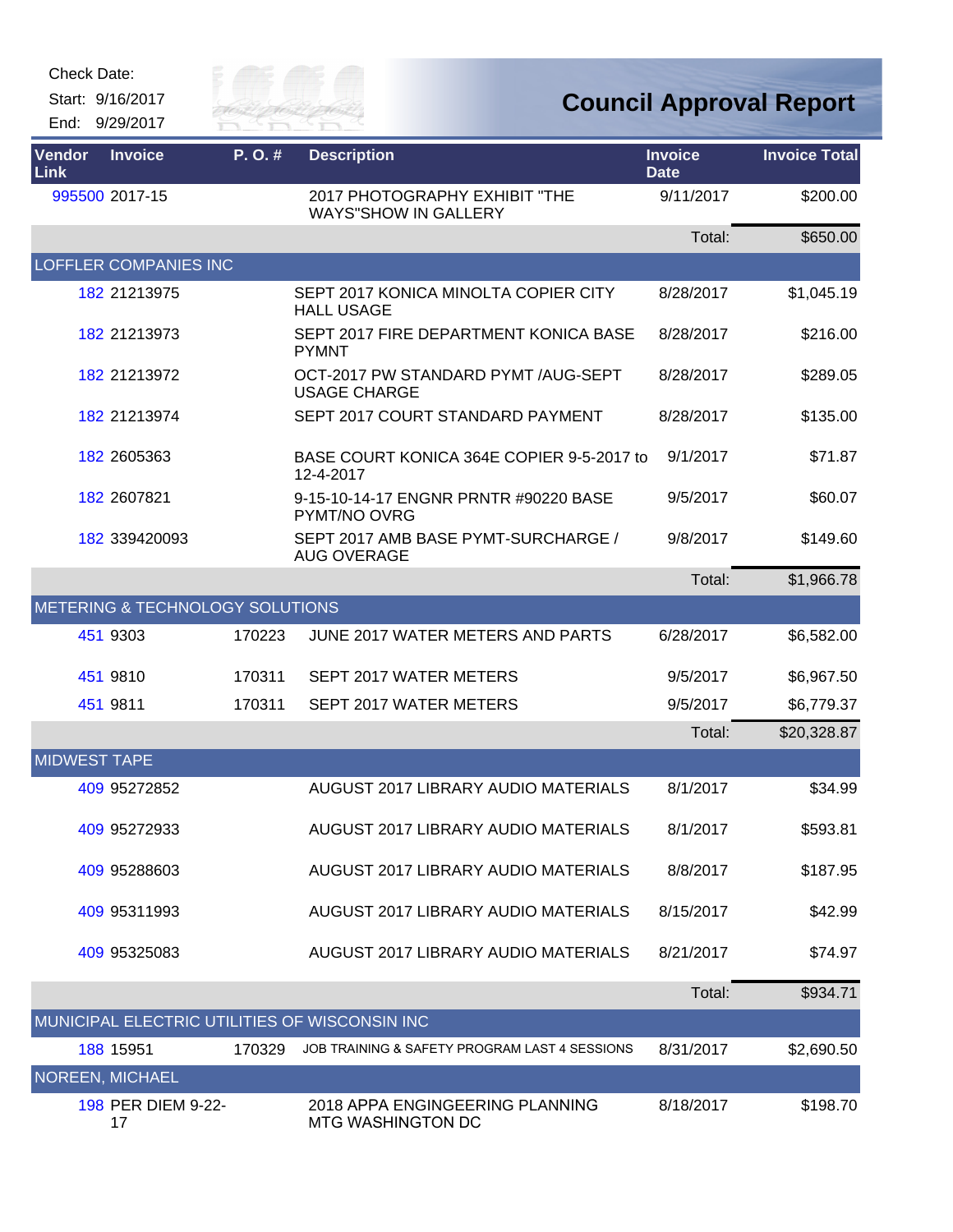Start: 9/16/2017 End: 9/29/2017



| Vendor<br><b>Link</b> | <b>Invoice</b>                        | P. O. # | <b>Description</b>                                                      | <b>Invoice</b><br><b>Date</b> | <b>Invoice Total</b> |
|-----------------------|---------------------------------------|---------|-------------------------------------------------------------------------|-------------------------------|----------------------|
|                       | PIERCE COUNTY CLERK                   |         |                                                                         |                               |                      |
|                       | 649 SEPTEMBER<br>2017                 |         | PALPABLE ERRORS EMERSON / LOOMIS /<br>LOUTSCH / SEVERSON PARCELS        | 9/12/2017                     | \$3,315.58           |
|                       | PLUMMER CONCRETE & ASSOCIATES INC     |         |                                                                         |                               |                      |
|                       | 214 124371                            | 170327  | AUG 2017 CURB AND GUTTER<br><b>RESTORATION WORK</b>                     | 8/22/2017                     | \$1,400.00           |
|                       | <b>RFMU PAYMENTS OR REFUNDS</b>       |         |                                                                         |                               |                      |
|                       | 990610 RVRWLK<br><b>JNCTN 2017</b>    |         | <b>2017 CUSTOMER APPRECIATION EVENT</b><br><b>MUSICIANS</b>             | 9/6/2017                      | \$200.00             |
|                       | 990610 DE-VINE<br>DESIGNZ 2017        |         | 2017 CUSTOMER APPRECIATION EVENT<br><b>HENNA SERVICES</b>               | 9/6/2017                      | \$120.00             |
|                       | 990610 2017-1 FOLEY<br><b>UNITED</b>  |         | SEPT 2017 BUSINESS ENERGY EFFICIENCY<br><b>INCENTIVE</b>                | 9/13/2017                     | \$384.00             |
|                       | 990610 2017-2 FOLEY<br><b>UNITED</b>  |         | FOLEY UNITED INVENTIVES PAID TO<br><b>ENERGY MGMT COLLABORATIVE LLC</b> | 9/13/2017                     | \$4,160.00           |
|                       | 990610 1393-18 JACOB<br><b>FELTZ</b>  |         | REFUND RFMU OVRPYMT 1075 E CASCADE<br>AVE#6 1393-18                     | 9/18/2017                     | \$45.77              |
|                       | 990610 1442-24 EMMA<br><b>MEYER</b>   |         | REFUND RFMU OVRPYMT 523 WASSON LN<br>#9 1442-24                         | 9/18/2017                     | \$33.04              |
|                       | 990610 1573-11 J<br><b>LUDWIGSON</b>  |         | REFUND RFMU OVRPYMT 517 WASSON<br>CT#31 1573-11                         | 9/18/2017                     | \$83.23              |
|                       | 990610 2615-02 M<br><b>SCHULTZ</b>    |         | REFUND RFMU OVRPYMT 345 N 8TH ST<br>2615-02                             | 9/18/2017                     | \$264.31             |
|                       | 990610 2854-03<br><b>KOPCHINSKI</b>   |         | REFUND RFMU OVRPYMT 116 N 4TH ST<br>2854-03                             | 9/18/2017                     | \$171.34             |
|                       | 990610 2941-19 CARYS<br><b>FISHER</b> |         | REFUND RFMU OVRPYMT 515 E CASCADE<br>AVE #1 2941-19                     | 9/18/2017                     | \$213.62             |
|                       | 990610 3032-00 GREG<br><b>BLUHM</b>   |         | REFUND RFMU OVRPYMT 630 LAKE ST<br>3032-00                              | 9/18/2017                     | \$205.24             |
|                       | 990610 3150-03 C&A<br>TAYLOR          |         | REFUND RFMU OVRPYMT 458 N WASSON<br>LN 3150-03                          | 9/18/2017                     | \$310.23             |
|                       | 990610 3196-14 WALLY<br><b>CUDD</b>   |         | REFUND RFMU OVRPYMT 1014 MORGAN RD 9/18/2017<br>3196-14                 |                               | \$14.47              |
|                       | 990610 3735-25<br><b>BRIELLE LIEN</b> |         | REFUND RFMU OVRPYMT 117 CHURCH<br>ST#303 3735-25                        | 9/18/2017                     | \$21.35              |
|                       | 990610 4061-08 I<br><b>NIEZGOCKI</b>  |         | REFUND RFMU OVRPYMT 316 NICOLE LN<br>#5B 4061-08                        | 9/18/2017                     | \$76.18              |
|                       | 990610 4309-02 J<br><b>MCCLURE</b>    |         | REFUND RFMU OVRPYMT 1437 EMORY CIR<br>#1 4309-02                        | 9/18/2017                     | \$70.27              |
|                       | 990610 5177-11 M&S<br><b>AHLSWEDE</b> |         | REFUND RFMU OVRPYMT 928 PINE RIDGE<br>TER 5177-11                       | 9/18/2017                     | \$218.01             |
|                       | 990610 5239-00 ALTA<br><b>PAINTER</b> |         | REFUND RFMU OVRPYMT 877 WINTER CT<br>5239-00                            | 9/18/2017                     | \$99.61              |
|                       | 990610 5245-04<br>RANDGAARD           |         | REFUND RFMU OVRPYMT 878 LEROY LN<br>5245-04                             | 9/18/2017                     | \$57.19              |
|                       | 990610 5777-00<br><b>JENKINS</b>      |         | REFUND RFMU OVRPYMT 99 STATE RD 35<br>PO BLDG 5777-00                   | 9/18/2017                     | \$29.28              |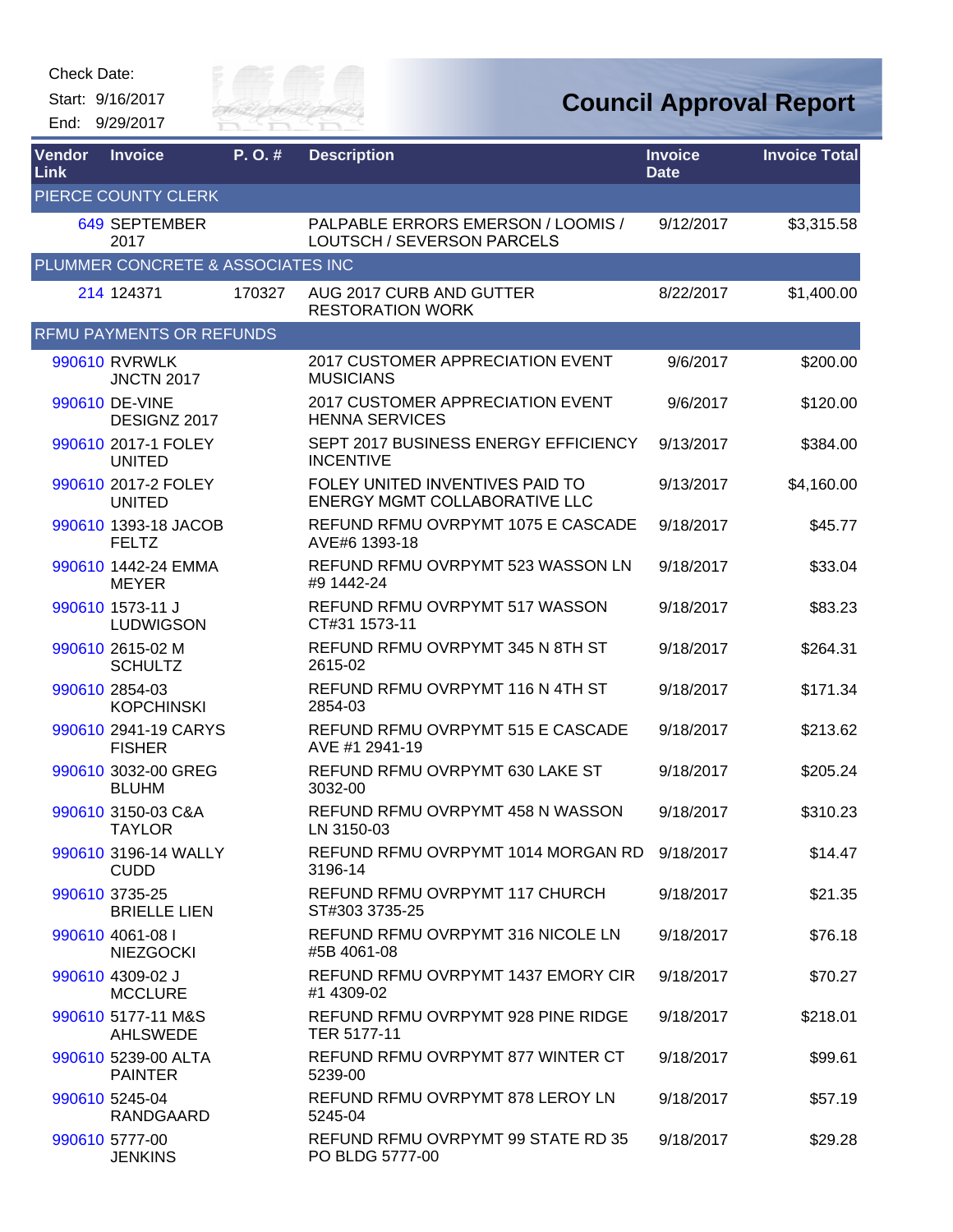Start: 9/16/2017 End: 9/29/2017



| <b>Vendor</b><br><b>Link</b> | <b>Invoice</b>                        | P.O.# | <b>Description</b>                                         | <b>Invoice</b><br><b>Date</b> | <b>Invoice Total</b> |
|------------------------------|---------------------------------------|-------|------------------------------------------------------------|-------------------------------|----------------------|
|                              | 990610 6353-17 M<br><b>KANDA</b>      |       | REFUND RFMU OVRPYMT 1457 WILDCAT<br>CT#315 6353-17         | 9/18/2017                     | \$19.86              |
|                              | 990610 6519-22<br>ANGELA DAVIS        |       | REFUND RFMU OVRPYMT 1495 RIVERSIDE<br>DR #302 6519-22      | 9/18/2017                     | \$54.64              |
|                              | 990610 6819-01 K<br><b>STAPLETON</b>  |       | REFUND RFMU OVRPYMT 203 KINNI CT<br>6819-01                | 9/18/2017                     | \$33.77              |
|                              | 990610 7137-10 KINNI<br><b>PROP</b>   |       | REFUND RFMU OVRPYMT 1249 EMILY CIR<br>7137-10              | 9/18/2017                     | \$586.50             |
|                              | 990610 7462-02 L&A<br><b>MATZEK</b>   |       | REFUND RFMU OVRPYMT 592 PATRICK CT<br>7462-02              | 9/18/2017                     | \$238.76             |
|                              | 990610 7910-00 E<br><b>PETERSON</b>   |       | REFUND RFMU OVRPYMT 1666 VALLEY<br><b>QUAIL DR 7910-00</b> | 9/18/2017                     | \$228.72             |
|                              | 990610 8173-01 CARA<br><b>HOLTZ</b>   |       | REFUND RFMU OVRPYMT 2740 MEADOWS<br>DR 8173-01             | 9/18/2017                     | \$212.87             |
|                              | 990610 8537-02 TINA<br><b>LINEHAN</b> |       | RFND OVRPYMT 3574 G STERLING<br><b>HEIGHTS DR 8537-02</b>  | 9/18/2017                     | \$73.54              |
|                              | 990610 8672-01 J<br><b>RYSTROM</b>    |       | REFUND RFMU OVRPYMT 302 DEVIN LN<br>8672-01                | 9/18/2017                     | \$359.99             |
|                              | 990610 9060-02 C<br><b>ANDERSON</b>   |       | REFUND RFMU OVRPYMT 1779<br>WINDFLOWER ST 9060-02          | 9/18/2017                     | \$210.05             |
|                              | 990610 9302-01 P&K<br><b>SKORSETH</b> |       | REFUND RFMU OVRPYMT 855 RIDGECREST<br>ST 9302-01           | 9/18/2017                     | \$15.30              |
|                              | 990610 9310-02 TAMMY<br><b>SCHULT</b> |       | REFUND RFMU OVRPYMT 818<br>RIDGECREST ST 9310-02           | 9/18/2017                     | \$121.48             |
|                              | 990610 9609-01 RYDER<br><b>STARCK</b> |       | REFUND RFMU OVRPYMT 1011 STATE ST<br>#3 9609-01            | 9/18/2017                     | \$21.03              |
|                              | 990610 9617-02 D<br><b>BENEDICT</b>   |       | REFUND RFMU OVRPYMT 1011 STATE ST<br>#8 9617-02            | 9/18/2017                     | \$57.45              |
|                              | 990610 9622-02 JACOB<br><b>BECKER</b> |       | REFUND RFMU OVRPYMT 1011 STATE<br>ST#13 9622-02            | 9/18/2017                     | \$22.40              |
|                              | 990610 9623-00 MANEE<br><b>YANG</b>   |       | REFUND RFMU OVRPYMT 1011 STATE<br>ST#14                    | 9/18/2017                     | \$22.83              |
|                              | 990610 9624-03 S<br>YANG              |       | REFUND RFMU OVRPYMT 1011 STATE<br>ST#15 9624-03            | 9/18/2017                     | \$14.38              |
|                              | 990610 9630-04 A<br><b>SCHEFFEL</b>   |       | REFUND RFMU OVRPYMT 1011 STATE<br>ST#21 9630-04            | 9/18/2017                     | \$57.63              |
|                              | 990610 9632-00 ERIC<br><b>HANSEN</b>  |       | REFUND RFMU OVRPYMT 1029 STATE<br>ST#26 9632-00            | 9/18/2017                     | \$33.76              |
|                              | 990610 9634-00 J&K<br><b>CHAVES</b>   |       | REFUND RFMU OVRPYMT 1029 STATE<br>ST#28 9634-00            | 9/18/2017                     | \$36.92              |
|                              | 990610 9645-01 A<br><b>MAASS</b>      |       | REFUND RFMU OVRPYMT 1029 STATE<br>ST#39 9645-01            | 9/18/2017                     | \$29.11              |
|                              | 990610 9669-02 W<br><b>ANDERSON</b>   |       | REFUND RFMU OVRPYMT 1041 STATE<br>ST#63 9669-02            | 9/18/2017                     | \$31.04              |
|                              | 990610 3936-16 M<br><b>BLEICK</b>     |       | REFUND OVRPYMT 215 W JOHNSON ST #1<br>3936-16              | 9/19/2017                     | \$65.75              |
|                              |                                       |       |                                                            | Total:                        | \$9,324.92           |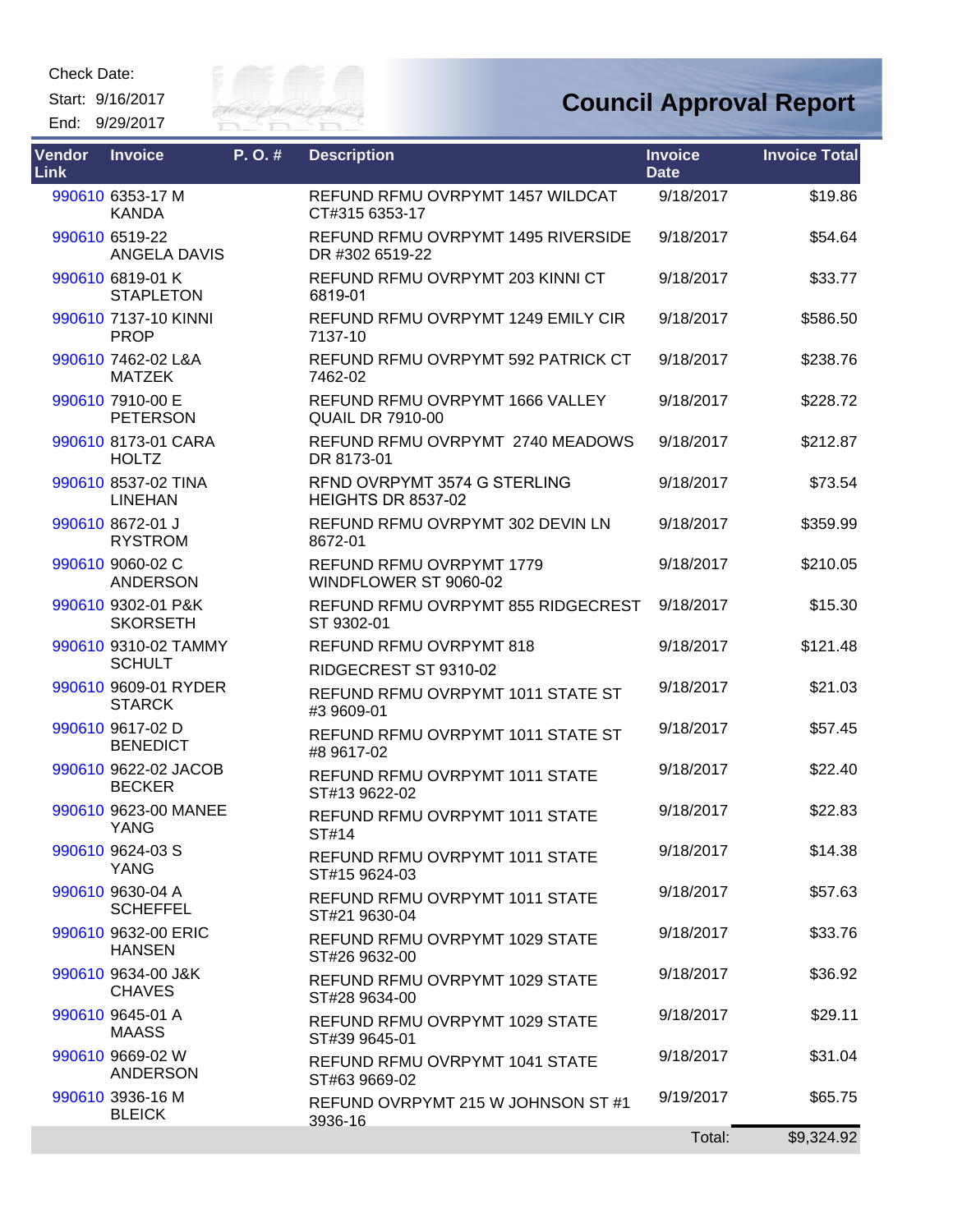Start: 9/16/2017 End: 9/29/2017



| Vendor<br>Link                 | <b>Invoice</b>                       | P.O.#  | <b>Description</b>                                                 | <b>Invoice</b><br><b>Date</b> | <b>Invoice Total</b> |  |
|--------------------------------|--------------------------------------|--------|--------------------------------------------------------------------|-------------------------------|----------------------|--|
| <b>RFPD PAYMENTS / REFUNDS</b> |                                      |        |                                                                    |                               |                      |  |
|                                | 992100 4572223                       |        | JULY 2017 OVERPAYMENT OF<br>TICKET#4572223                         | 9/1/2017                      | \$20.00              |  |
|                                | <b>RIVER CITY ELECTRIC</b>           |        |                                                                    |                               |                      |  |
|                                | 1291 1195                            | 170221 | JUNE 2017 ELECTRIC<br><b>SERVICES WIRED FOR GENERATOR</b>          | 6/13/2017                     | \$1,288.20           |  |
|                                | RIVER FALLS CHAMBER OF COMMERCE INC  |        |                                                                    |                               |                      |  |
|                                | 225 16138                            |        | SEP 2017 CSTMR APPRECIATION<br><b>EVENT DRAWING CHAMBER CHECKS</b> | 9/7/2017                      | \$50.00              |  |
| <b>RUNNING INC</b>             |                                      |        |                                                                    |                               |                      |  |
|                                | 1573 17278                           | 170096 | AUG 2017 Taxi Management Services                                  | 9/7/2017                      | \$16,961.14          |  |
|                                | RURAL ELECTRIC SUPPLY COOPERATIVE    |        |                                                                    |                               |                      |  |
|                                | 221 690900-00                        | 170306 | SEPT 2017 LINE 3 INVENTORY ITEMS<br>LINE 4 MINOR MATERIALS         | 9/8/2017                      | \$1,227.25           |  |
|                                | 221 690900-01                        | 170306 | SEPT 2017 LINE 3 INVENTORY<br>FINAL 7 OF 12 ITEMS                  | 9/8/2017                      | \$1,015.70           |  |
|                                | 221 687973-00                        | 170277 | 2017 STORES & MINOR MATERIALS                                      | 9/18/2017                     | \$1,309.65           |  |
|                                |                                      |        |                                                                    | Total:                        | \$3,552.60           |  |
| <b>SAVATREE</b>                |                                      |        |                                                                    |                               |                      |  |
|                                | 772 4723469                          | 170036 | SEPT 2017 CITY<br>TREE TRIMMING / REMOVAL 3 TREES                  | 9/1/2017                      | \$890.00             |  |
|                                | 772 4728519                          | 170339 | 9-15-17 POWERPLANT<br>TREE / BRUSH CUTTING                         | 9/20/2017                     | \$2,375.00           |  |
|                                |                                      |        |                                                                    | Total:                        | \$3,265.00           |  |
|                                | <b>SCHINDLER ELEVATOR CORP</b>       |        |                                                                    |                               |                      |  |
|                                | 444 8104614232                       |        | 9-1-17 TO 11-30-17<br>LIBRARY FLEVATOR BILLING                     | 9/1/2017                      | \$810.69             |  |
|                                | SCHNEIDER LAWN CARE SERVICES LLC     |        |                                                                    |                               |                      |  |
|                                | 1144 2140                            |        | 8/7 & 8/21 LAWN MAINT<br>1557 W MAPLE / 673 RIVER RIDGE            | 9/4/2017                      | \$140.00             |  |
| <b>SHI CORP</b>                |                                      |        |                                                                    |                               |                      |  |
|                                | 1155 B07031144                       |        | ADOBE PRO SUBSCRIPTION<br><b>CLERKS OFFICE</b>                     | 8/31/2017                     | \$114.32             |  |
|                                | <b>SHORT ELLIOTT HENDRICKSON INC</b> |        |                                                                    |                               |                      |  |
|                                | 244 337720                           | 170163 | <b>DESIGN NORTH LOOP EXTENSION</b><br><b>THROUGH 8-31-17</b>       | 9/11/2017                     | \$7,516.38           |  |
|                                | 244 337987                           | 160271 | KINNI CORRIDOR/HYDROELECTRIC<br>PROJECT THRU 8-31-17               | 9/12/2017                     | \$18,886.68          |  |
|                                |                                      |        |                                                                    | Total:                        | \$26,403.06          |  |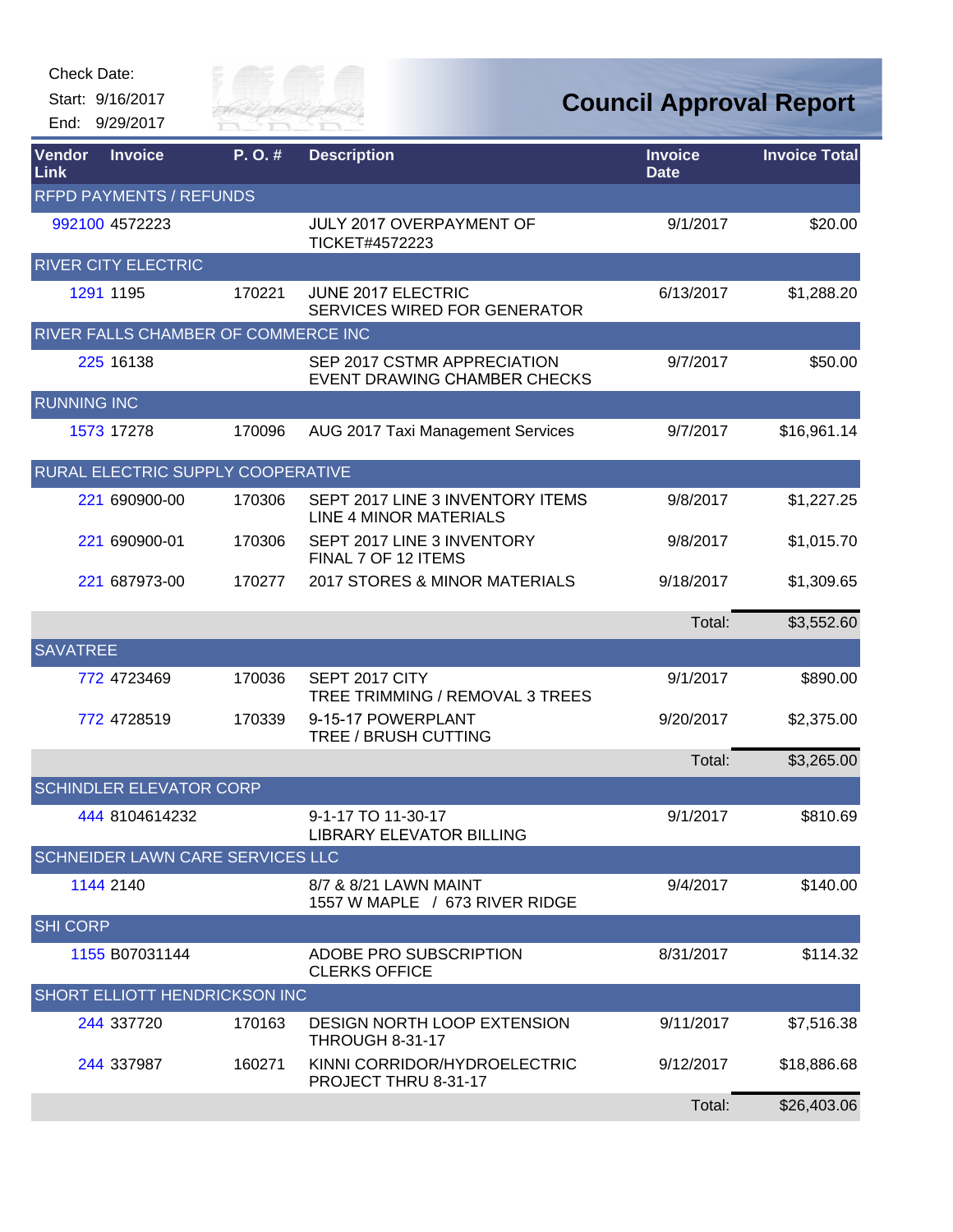| Check Date:        |                                            |                      |                                                              |                               |                                |
|--------------------|--------------------------------------------|----------------------|--------------------------------------------------------------|-------------------------------|--------------------------------|
|                    | Start: 9/16/2017<br>End: 9/29/2017         | City of<br>RIVER FAI |                                                              |                               | <b>Council Approval Report</b> |
| Vendor<br>Link     | <b>Invoice</b>                             | P.O.#                | <b>Description</b>                                           | <b>Invoice</b><br><b>Date</b> | <b>Invoice Total</b>           |
|                    | ST CROIX COUNTY HIGHWAY DEPARTMENT         |                      |                                                              |                               |                                |
|                    | 956 794                                    | 170328               | AUG 2017 SHOULDER CURB-GUTTER                                | 9/7/2017                      | \$1,892.82                     |
|                    | ST CROIX VALLEY NATURAL GAS CO             |                      |                                                              |                               |                                |
|                    | 255 AUGUST 2017<br><b>GAS BILL</b>         |                      | AUGUST 2017 CITY NATURAL GAS BILLS                           | 9/1/2017                      | \$2,066.03                     |
|                    | <b>STATE CHEMICAL SOLUTIONS</b>            |                      |                                                              |                               |                                |
|                    | 945 900157146                              |                      | AUGUST 2017 LIBRARY FRAGRANCE<br><b>PACKS</b>                | 8/30/2017                     | \$135.76                       |
| <b>STATE OF WI</b> |                                            |                      |                                                              |                               |                                |
|                    | 259 505-<br>0000019461                     |                      | 2017 LIBRARY TEACH SERVICES                                  | 6/2/2017                      | \$600.00                       |
|                    | STATE OF WI - DEPT OF TRANSPORTATION       |                      |                                                              |                               |                                |
|                    | 219 395-<br>0000050260                     |                      | JULY 24-27TH 2017 INSTRUCTOR<br><b>DEVELOPMENT</b>           | 8/14/2017                     | \$600.00                       |
|                    | <b>STATE OF WISCONSIN</b>                  |                      |                                                              |                               |                                |
|                    | 2525 3951-10 AMY<br><b>FORSETH</b>         |                      | AUG 2017 ENRGY ASSTNC 1242 BARTOSH<br><b>LN#1 REMAINING</b>  | 8/24/2017                     | \$55.00                        |
|                    | 2525 1024-33 TYLER<br><b>CHUTE</b>         |                      | AUG 2017 ENRGY ASSISTANCE 102 E<br><b>MAPLE ST REMAINING</b> | 8/24/2017                     | \$37.00                        |
|                    |                                            |                      |                                                              | Total:                        | \$92.00                        |
|                    |                                            |                      | STATEWIDE ENERGY EFFICIENCY & RENEWABLES ADMIN INC           |                               |                                |
|                    | 243 AUGUST 2017                            |                      | AUG 2017 CTC ENRGY EFFCNCY FUNDS TO<br><b>FOCUS ON ENRGY</b> | 9/20/2017                     | \$4,684.72                     |
|                    | STUART C IRBY TOOL AND SAFETY              |                      |                                                              |                               |                                |
|                    | 156 S010334373.00 170285                   |                      | AUG 2017 POWER PLANT PROJECT                                 | 8/31/2017                     | \$38,744.55                    |
|                    | 156 S010360932.00 170304<br>1              |                      | SEPT 2017 INVNTRY LINE1 - MINOR MTRLS<br>LINE <sub>2</sub>   | 9/8/2017                      | \$534.80                       |
|                    | 156 S010334377.00 170289<br>1              |                      | SEPT 2017 POWER PLANT PROJECT                                | 9/12/2017                     | \$24,889.52                    |
|                    | 156 S010347114.00 170294<br>3              |                      | SEPT 2017 ELECTRIC MINOR MATERIALS                           | 9/12/2017                     | \$1,526.75                     |
|                    |                                            |                      |                                                              | Total:                        | \$65,695.62                    |
|                    | SWINGING BRIDGE BREWING COMPANY            |                      |                                                              |                               |                                |
|                    | 3031 1019                                  |                      | SEPT 2017 FIRE DEPARTMENT DRILL NIGHT<br><b>FOOD</b>         | 9/12/2017                     | \$80.00                        |
|                    | TOLTZ, KING, DUVALL, ANDERSON & ASSOCIATES |                      |                                                              |                               |                                |
|                    | 2172 002017003237                          | 170122               | AUG 2017 N INTERCEPTOR DOWNSTREAM<br><b>SANITARY SEWER</b>   | 9/1/2017                      | \$168.08                       |
|                    | TRANS ALARM INC                            |                      |                                                              |                               |                                |
|                    | 557 94360489                               |                      | 2017 INSPECTION/MONITORING VIA CELL<br>PUB SFTY BLDG         | 1/3/2017                      | \$627.96                       |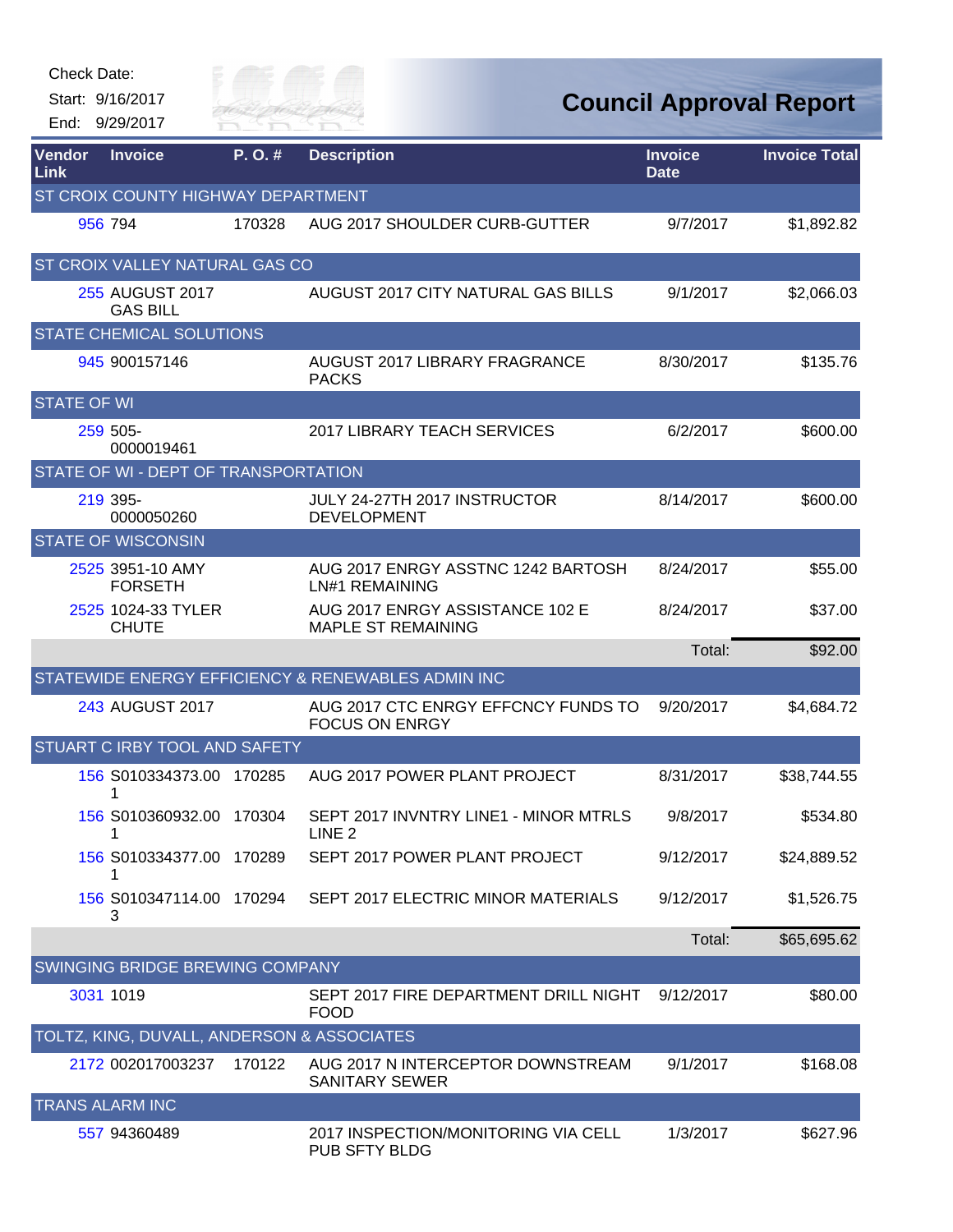| Check Date: |  |
|-------------|--|
|-------------|--|

Start: 9/16/2017 End: 9/29/2017



| <b>Vendor</b><br><b>Link</b> | <b>Invoice</b>                       | P. O. # | <b>Description</b>                                           | <b>Invoice</b><br><b>Date</b> | <b>Invoice Total</b> |
|------------------------------|--------------------------------------|---------|--------------------------------------------------------------|-------------------------------|----------------------|
|                              | 557 94360490                         |         | 2017 INSPECTION / MONITORING VIA CELL<br><b>PW BUILDING</b>  | 1/3/2017                      | \$723.96             |
|                              | 557 94360492                         |         | 2017 INSPECTION / MONITORING VIA CELL<br><b>LIBRARY BLDG</b> | 1/3/2017                      | \$879.96             |
|                              |                                      |         |                                                              | Total:                        | \$2,231.88           |
|                              | UHL COMPANY INC                      |         |                                                              |                               |                      |
|                              | 446 53238                            | 170193  | AUG 2017 UPGRADE BUILDING HVAC<br><b>OPERATING SYSTEM</b>    | 8/25/2017                     | \$4,117.25           |
|                              | USIC LOCATING SERVICES LLC           |         |                                                              |                               |                      |
|                              | 286 251618                           | 170068  | AUG 2017 LOCATING WATER / ELECTRIC<br><b>SERVICES</b>        | 9/8/2017                      | \$4,368.10           |
|                              | 286 251619                           | 170070  | AUGUST 2017 LOCATING STORM /<br><b>SANITARY SERVICES</b>     | 9/8/2017                      | \$2,175.05           |
|                              |                                      |         |                                                              | Total:                        | \$6,543.15           |
|                              | <b>VERSA VEND VENDING</b>            |         |                                                              |                               |                      |
|                              | 1205 2114:015359                     |         | <b>JULY 2017 CITY HALL COFFEE</b>                            | 7/25/2017                     | \$35.00              |
|                              | 1205 2114:015736                     |         | AUGUST 2017 LIBRARY COFFEE SUPPLIES                          | 8/17/2017                     | \$70.00              |
|                              | 1205 2114:015770                     |         | SEPT 2017 CITY HALL COFFEE SUPPLIES                          | 9/20/2017                     | \$70.00              |
|                              |                                      |         |                                                              | Total:                        | \$175.00             |
|                              | <b>VIBRANT HEALTH FAMILY CLINICS</b> |         |                                                              |                               |                      |
|                              | 790 1191249                          |         | AUG 2017 OCCUPATIONAL HEALTH<br><b>SERVICES</b>              | 8/21/2017                     | \$262.00             |
|                              | <b>VIKING ELECTRIC SUPPLY INC</b>    |         |                                                              |                               |                      |
|                              | 750 S000770012.00                    |         | SEPT 2017 LIBRARY SUPPLIES                                   | 9/1/2017                      | \$291.37             |
| <b>WALKER, JAMES</b>         |                                      |         |                                                              |                               |                      |
|                              | 1043 PER DIEM 9-29-<br>17            |         | 10-3 TO 10-4-2017 WI DELLS BADGER<br><b>TRACS CONFERENCE</b> | 8/3/2017                      | \$73.50              |
|                              | <b>WESCO DISTRIBUTION INC</b>        |         |                                                              |                               |                      |
|                              | 303 080444                           | 170308  | AUG 2017 WARNING CUST OWNED<br><b>GENERATION STICKERS</b>    | 8/31/2017                     | \$265.00             |
|                              | WI DEPARTMENT OF CORRECTIONS         |         |                                                              |                               |                      |
|                              | 371 17129                            |         | 220 HOURS OF INMATE/ADMIN LABOR<br>MARCH-APRIL 2017          | 9/1/2017                      | \$440.00             |
|                              | 371 17145                            |         | 17 HOURS OF INMATE/ADMIN LABOR<br>MARCH-MAY 2013             | 9/1/2017                      | \$68.00              |
|                              |                                      |         |                                                              | Total:                        | \$508.00             |
| WI DEPARTMENT OF REVENUE     |                                      |         |                                                              |                               |                      |
|                              | 3 AUG 2017<br><b>SALES TAX</b>       |         | AUGUST 2017 SALES TAX PAYABLE                                | 8/31/2017                     | \$50,528.71          |